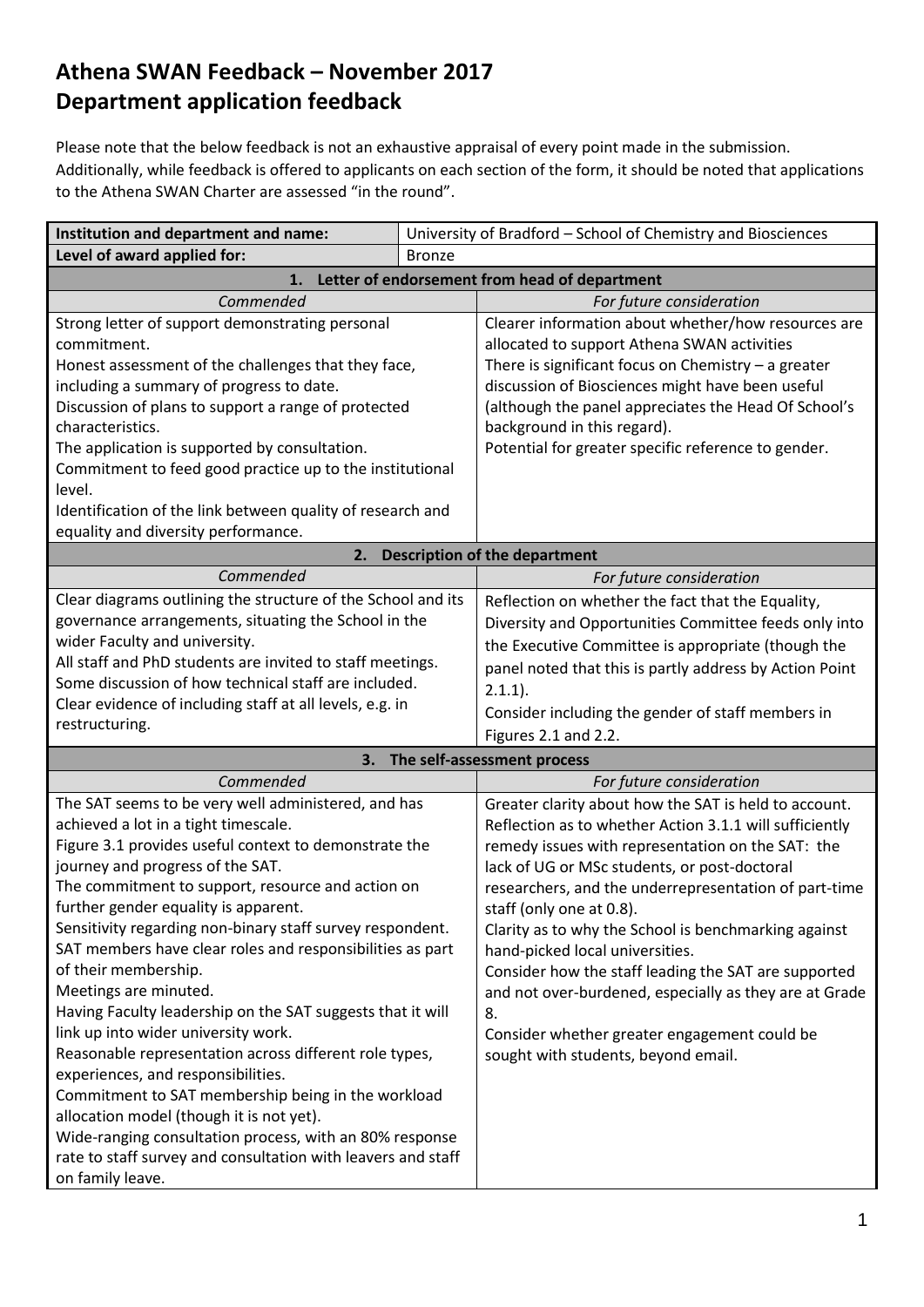| Plans to improve data collection described.                                                                           |                                                                                                                      |
|-----------------------------------------------------------------------------------------------------------------------|----------------------------------------------------------------------------------------------------------------------|
| Full-day drafting sessions and sub-groups to consider                                                                 |                                                                                                                      |
| different sections.                                                                                                   |                                                                                                                      |
| Beginning to consider intersectionality.                                                                              |                                                                                                                      |
| Ambitions of applying for a Silver award, with preparations                                                           |                                                                                                                      |
| for this underway.                                                                                                    |                                                                                                                      |
| 4.                                                                                                                    | A picture of the department                                                                                          |
| 4.1 Student data                                                                                                      |                                                                                                                      |
| Commended                                                                                                             | For future consideration                                                                                             |
| Monitoring intake of students and targeting outreach<br>activities where there is underrepresentation.                | Would benefit from more reflection and analysis linked<br>more closely to actions.                                   |
| Benchmarking data, both local and national is used.                                                                   | Consider the inclusion of more contextual information                                                                |
| Show better than average gender parity, including in                                                                  | about the BSc Integrated Science.                                                                                    |
| recruiting female students onto Chemistry courses.                                                                    | Consider further exploration of the significant drop in                                                              |
| Identify the under-representation of men as an issues in                                                              | numbers from UG to PG, notwithstanding the                                                                           |
| some cases.                                                                                                           | comment that students are "more interested in                                                                        |
| Bursaries to University of Bradford graduates to study on                                                             | employment than further study" (p.26).                                                                               |
| masters programmes; consider providing a gender                                                                       | Reflection as to whether the PhD completion rate is                                                                  |
| breakdown of the recipients of these.                                                                                 | particularly high, and if so whether an action is                                                                    |
| Student ethnicity data is presented, with an honest                                                                   | required to interrogate this further. Consider using                                                                 |
| assessment that this is not reflected in the School's staff                                                           | national and discipline-specific benchmarking for this.                                                              |
| make-up.                                                                                                              |                                                                                                                      |
| 4.2 Academic and research staff data                                                                                  |                                                                                                                      |
| Commended                                                                                                             | For future consideration                                                                                             |
| Some good analysis and detail in this section.                                                                        | While the overall gender balance in the school is good,                                                              |
| No significant gender bias in use of fixed-term contracts.                                                            | this hides significant imbalance in different directions<br>in Chemistry and BMS (Figure 4.12). The analysis in this |
| Working group to investigate staff on fixed-term contracts.<br>Reworked criteria for progression in consultation with | section obscures it. Consider separating and analysing                                                               |
| academic staff.                                                                                                       | Chemistry and BMS data, and setting specific actions                                                                 |
| Pay protection for redeployed staff.                                                                                  | where appropriate.                                                                                                   |
|                                                                                                                       | No data is presented from the interviews which are                                                                   |
|                                                                                                                       | mentioned with staff leaving the school.                                                                             |
|                                                                                                                       | The panel commented that the one woman promoted                                                                      |
|                                                                                                                       | to professor seems to have become a 'poster women'                                                                   |
|                                                                                                                       | for the department - reflection on whether this is                                                                   |
|                                                                                                                       | appropriate, and how she is supported.                                                                               |
|                                                                                                                       | Some parts are a little lacking in action, e.g. around                                                               |
|                                                                                                                       | progression to senior levels.                                                                                        |
|                                                                                                                       | Further reflection on the gender imbalances between                                                                  |
|                                                                                                                       | Grades 8 and 9.                                                                                                      |
|                                                                                                                       | Reflection on the fact that half of female professors                                                                |
|                                                                                                                       | are on temporary contracts.<br>Consider presenting part-time and fulltime staff as a                                 |
|                                                                                                                       | percentage of the total male or female staff group to                                                                |
|                                                                                                                       | help identify trends (Table 4.3).                                                                                    |
| 5.                                                                                                                    | Supporting and advancing women's careers                                                                             |
| 5.1 Key career transition points: academic staff                                                                      |                                                                                                                      |
| Commended                                                                                                             | For future consideration                                                                                             |
| New appointee committee.                                                                                              | In some places a challenge is identified but it does not                                                             |
| New starter guide to enhance induction.                                                                               | lead to an action point, e.g. differences in perceptions                                                             |
| Have identified issues with the induction process.                                                                    | of usefulness of induction (p.37).                                                                                   |
| Interview panels include at least 25% female                                                                          | Consider exploring additional strategies to enhance                                                                  |
| representation, which is higher than the university policy.                                                           | recruitment more broadly, and female recruitment in                                                                  |
| Action to introduce a buddy system for new starters.                                                                  | particular, beyond wording in adverts, e.g. positive                                                                 |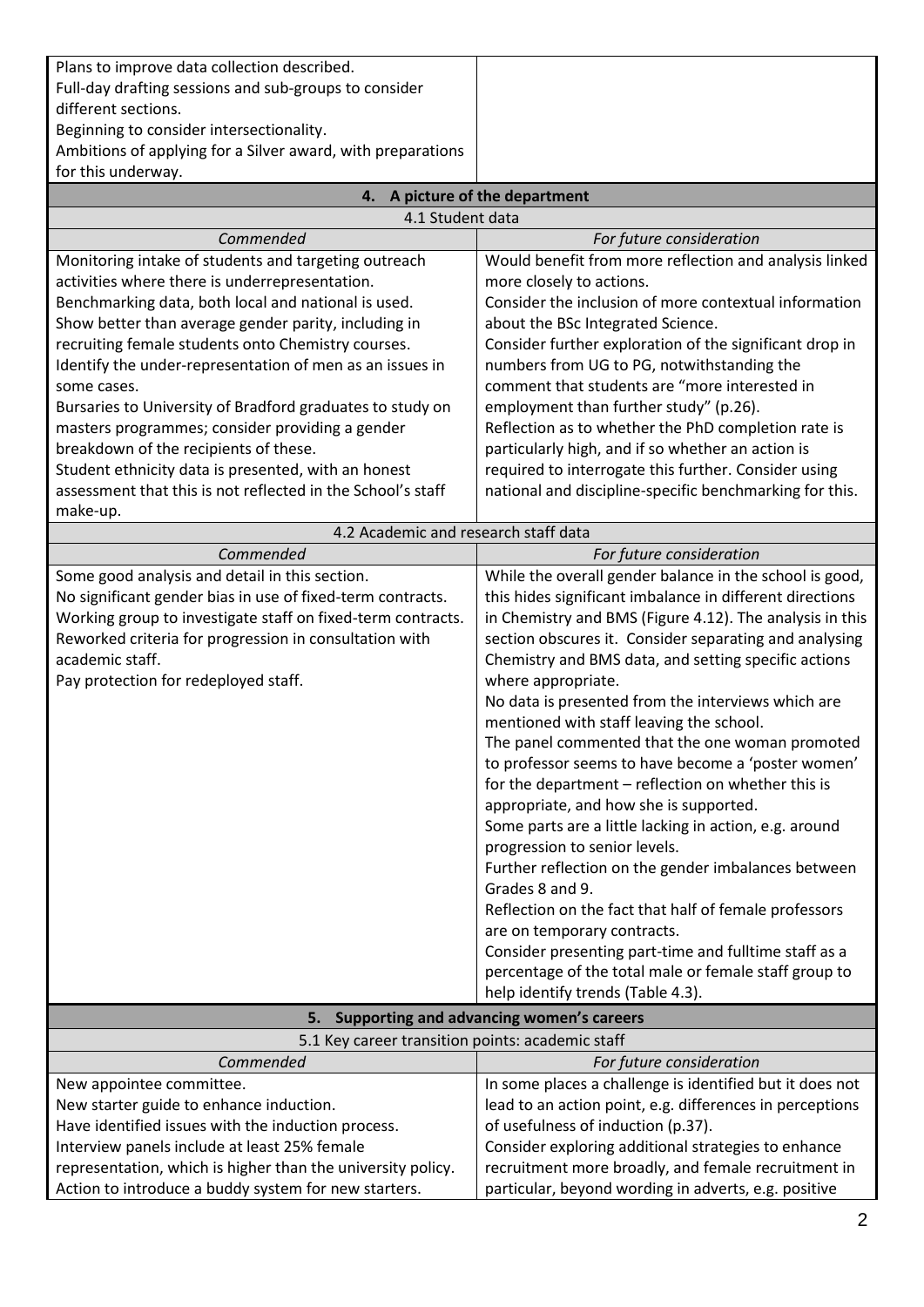| 100% success rate for promotions over the last three years                            | action.                                                  |
|---------------------------------------------------------------------------------------|----------------------------------------------------------|
| (Figure 5.3), although reflection as to why no women                                  | Clarify support for the female professor who is line     |
| applied for promotion in 2015 and 2016.                                               | manager or mentoring eight staff (p.38).                 |
|                                                                                       | Reflection on feedback for staff unsuccessful in gaining |
|                                                                                       | promotion.                                               |
|                                                                                       | Consider an action to ensure greater gender parity in    |
|                                                                                       | staff submitted for REF 2021, given the disparity in REF |
|                                                                                       | 2014.                                                    |
|                                                                                       | Consider an action to review the induction process       |
|                                                                                       | overall (notwithstanding staff feedback regarding        |
|                                                                                       | support and Action 5.1.3 to enhance awareness and        |
|                                                                                       | increase completion).                                    |
|                                                                                       | There is significant responsibility placed on line       |
|                                                                                       | managers; clarity as to how they are supported.          |
|                                                                                       | Consider whether unconscious bias training should be     |
|                                                                                       | compulsory for interview panel members.                  |
| 5.3 Career development: academic staff                                                |                                                          |
| Commended                                                                             | For future consideration                                 |
| The panel commended the School for their positive                                     | Greater reflection on how only 50% of staff report       |
| approach overall in this section.                                                     | understanding promotions process, and there is a         |
| Workload allocation model includes time for training and                              | gender split. This might have merited stronger action,   |
| grant writing.                                                                        | e.g. through a peer-learning scheme.                     |
| Training uptake data has been provided, with female                                   | Consideration of whether the 75% uptake of PDR is        |
| numbers increasing; consider exploring the decrease in                                | sufficient, and whether it could be made mandatory.      |
| male participation in training (Figure 5.4).                                          | No specific reference is made to post-doctoral           |
| Iterative feedback in academic re-grading process.                                    | researchers in section (iii).                            |
| Review panel for promotions is twice yearly.                                          | Consideration of whether any lessons could be drawn      |
| Good access to leadership development training, e.g.                                  | from the discontinuation of the training scheme on       |
| through GENOVATE, Aurora and WiSE, with one staff                                     | 'realising your research potential'.                     |
| member acting as an Aurora role model.<br>New mentoring scheme for doctoral students. |                                                          |
| 'How-to' guides for PDR process.                                                      |                                                          |
| Both academic and professional and support staff are                                  |                                                          |
| supported to attend Bradford Leader.                                                  |                                                          |
| Staff feedback is being used to inform changes to the                                 |                                                          |
| promotions system (pg.41).                                                            |                                                          |
| Annual research Away days, although consideration as to                               |                                                          |
| whether there are any barriers to participation, e.g. are                             |                                                          |
| they held within core hours?                                                          |                                                          |
| 5.5 Flexible working and managing career breaks                                       |                                                          |
| Commended                                                                             | For future consideration                                 |
| This section is strong, with a range of problems and related                          | Consider an action to increase awareness of              |
| actions identified, though in some places a little more                               | breastfeeding facilities, play areas and nappy changing  |
| reflection might have been useful, e.g. greater                                       | facilities (p.44).                                       |
| interrogation needed of the staff survey results about                                | Consider whether there are areas in which the School     |
| family friendliness of campus.                                                        | could build on university policy, e.g. summer club,      |
| Good discussion of university-level work, e.g. travel and                             | childcare, etc.                                          |
| expenses for breastfeeding mothers, access to support for                             | Consider exploring the gender imbalance in take-up of    |
| women returners, risk assessments, etc. which are all good                            | childcare vouchers (p.44).                               |
| practice.                                                                             | One request for flexible working was not approved        |
| Many initiatives seem to be in place to support flexible                              | (p.45), it would be useful to know whether the School    |
| working and returning to work, including support for a                                | has explored this further.                               |
| gradual return to full-time working.                                                  |                                                          |
| 100% maternity return rate.                                                           |                                                          |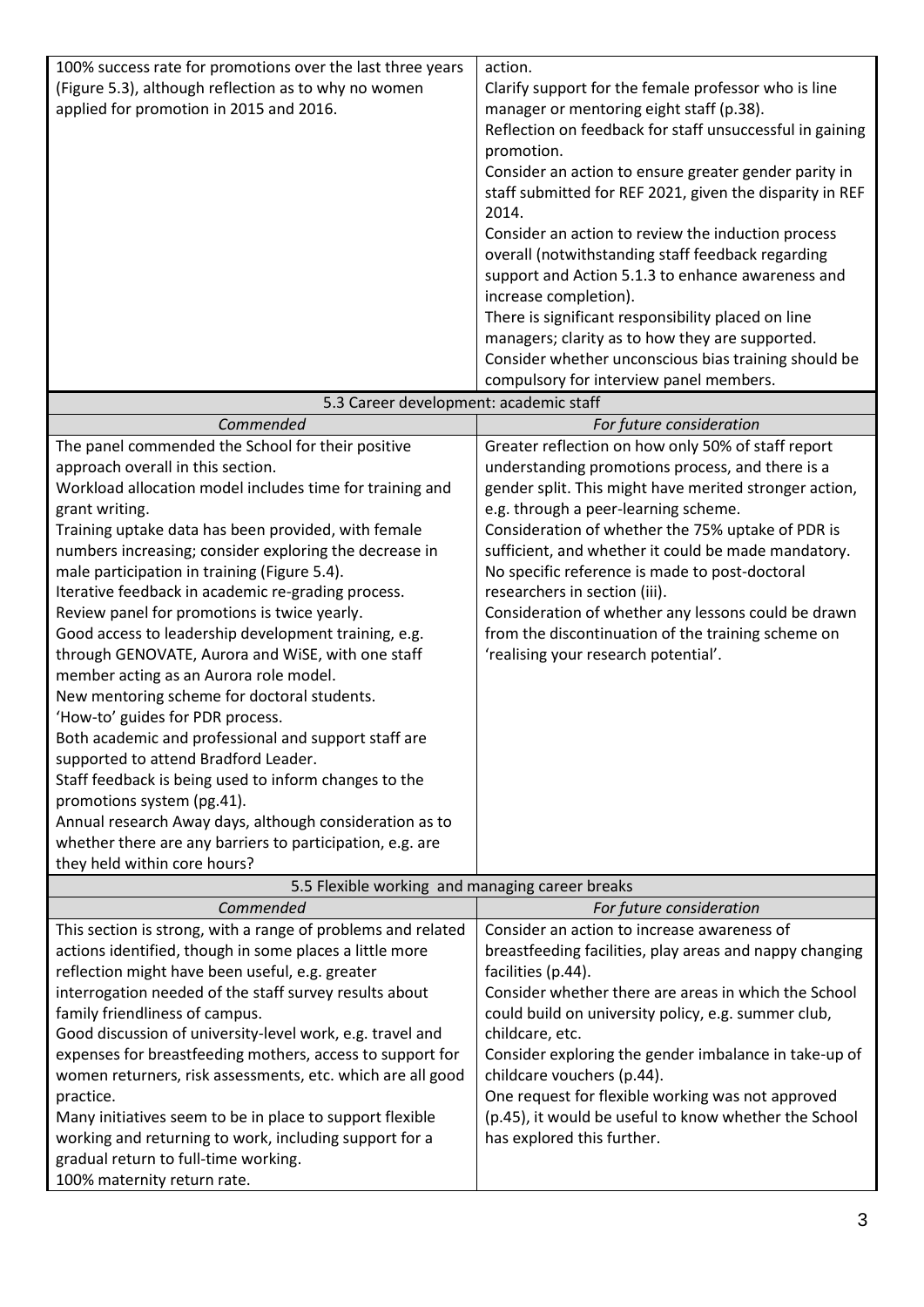| Good consideration given to flexible working, not just |  |
|--------------------------------------------------------|--|
| family leave.                                          |  |
| Focus group to remove negative perceptions regarding   |  |
| barriers to career breaks (p.43).                      |  |

| 5.6 Organisation and culture                                |                                                           |
|-------------------------------------------------------------|-----------------------------------------------------------|
| Commended                                                   | For future consideration                                  |
| One of the School's professors is a role model for          | The discussion of outreach (p.52) includes activities     |
| leadership, and the benefits of her experience feed into    | such as admissions, clearing and marketing that are       |
| School activity (p.46).                                     | more appropriately considered core business.              |
| Have started to collect data on staff perceptions of the    | Consider an action to address the low engagement of       |
| core hours.                                                 | technical staff in social activities.                     |
| Action 5.6.4 to assign Deputy Chairs of the opposite gender | Greater reflection on how low staff awareness of          |
| on decision-making committees, although reflection as to    | procedures might impact different areas of work           |
| whether more is needed around how staff can gain the        | $(p.47)$ .                                                |
| relevant experience to sit on or chair committees, and      |                                                           |
| whether there are more creative ways to address this.       |                                                           |
| Workload allocation model, including for technical staff.   |                                                           |
| External committee work is included in the workload         |                                                           |
| allocation model and discussed in PDR.                      |                                                           |
| Social media feeds, promoting visibility of role models     |                                                           |
| Students get outreach activity logged on transcripts        |                                                           |
| Core hours 10am-4pm.                                        |                                                           |
| 7.                                                          | <b>Further information</b>                                |
| Commended                                                   | For future consideration                                  |
| This section was used well to show how the School is        |                                                           |
| engaging at Faculty level, situating the School in a wider  |                                                           |
| context, and to reflect on the organisation and culture is  |                                                           |
| across multiple buildings.                                  |                                                           |
| 8.                                                          | <b>Action plan</b>                                        |
| Commended                                                   | For future consideration                                  |
| The action plan was well-structured, and generally          | In some places the actions are not very specific, e.g.    |
| included significantly more information that had been       | 'encouraging' unconscious bias training, or places        |
| available in the main narrative of the submission.          | where the action is to 'increase' without a specific aim. |
| The majority of action points were SMART (Specific,         | The actions could be better spread across the four        |
| Measurable, Achievable, Relevant and Time-Bound), with      | years, and be more clearly prioritised.                   |
| some good quantitative measures e.g. against the staff      | The responsibility for some action could be more          |
| survey.                                                     | specific, e.g. where they are attributed to 'EDOC'.       |
| There is clear evidence that data fed into the development  | Consider whether postdoctoral researchers are             |
| of actions, e.g. from the staff and student surveys.        | sufficiently represented in the planned actions.          |
|                                                             | Line managers and mentors are responsible for many        |
|                                                             | actions, but there is not discussion of training for      |
|                                                             | them.                                                     |
|                                                             | Consider including baseline data so that progress and     |
|                                                             | impact can be measured in future.                         |
|                                                             | Clarity as to how AP4.2.3 will make a change - what       |
|                                                             | will the data be analysed for?                            |

## **Final comments**

The panel commended the School on their reflective self-assessment and analysis of data leading to a clear and comprehensive action plan. However, in many places the panel wished that the School had gone a little further with the analysis and ambition for action, and there were some gaps in the data, for example regarding support for postdoctoral researchers. Further, the panel commented that combining Chemistry and BMD staff data obscured actions, and encouraged the School to disaggregate and analyse staff data by discipline and gender so that specific and targeted actions can be produced that may lead to greater progress and impact in future. Although the action